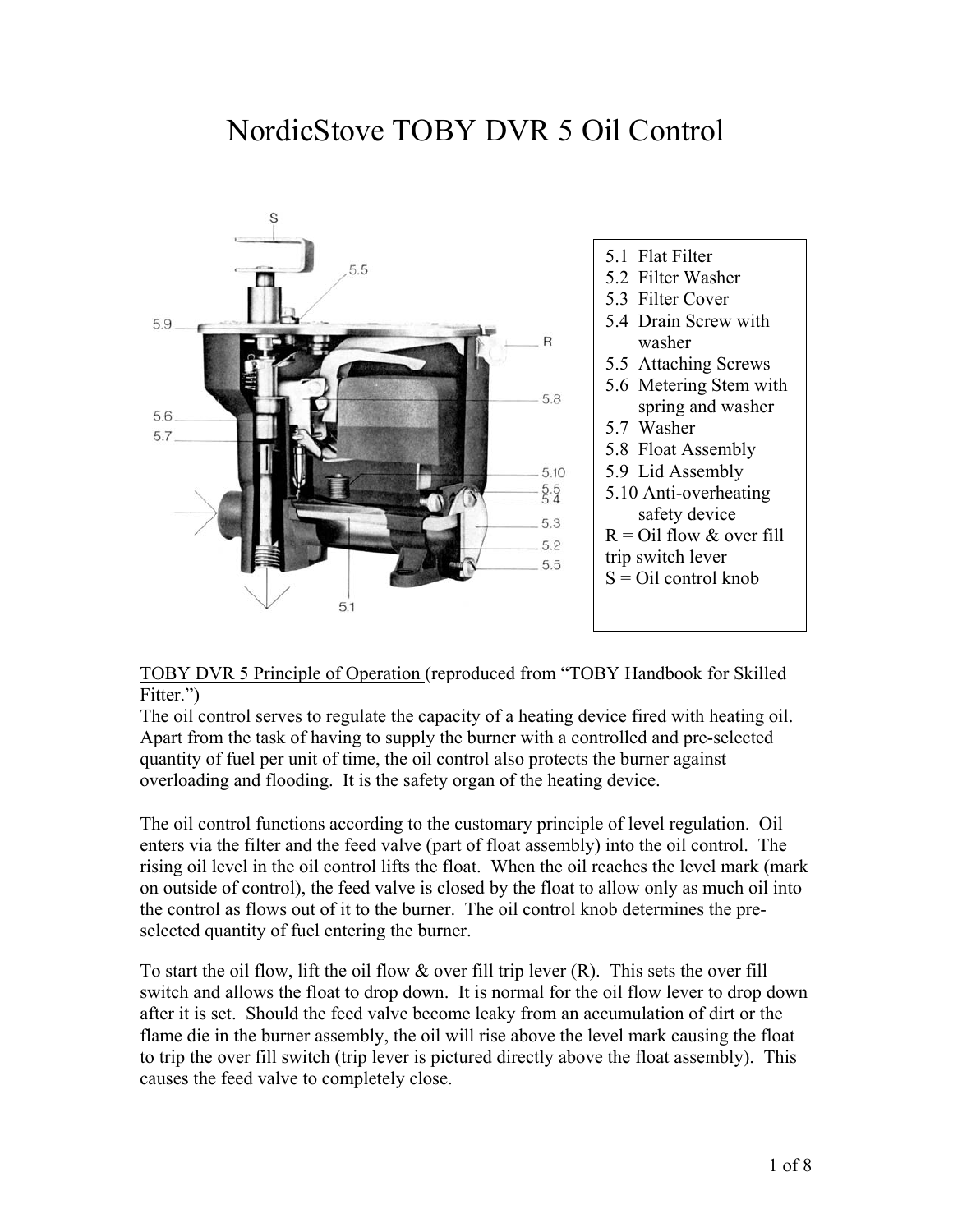If the over fill switch is tripped by an extinguished flame, turn off oil control knob and remove excess fuel from burner. Light the burner and burn off excess fuel before turning on oil control knob. Allow excess fuel to drain from oil control before resetting oil flow lever. If the oil level in the control is above the level mark, you will not be able to reset the over fill trip switch.

#### Servicing the DVR

All mechanical devices require servicing at certain intervals. The time period between servicing will depend upon climate, type and quality of oil burned, quality of line filter, and age of tank.

The following sequence should be carried out during an annual service:

1. Turn oil flow off at the tank and clean or replace filter.



2. Set oil control knob to highest position and tap thermostat pin. This will help remove a slight accumulation of dirt in the metering stems slit. CLOSE oil control.

3. Clean carbon and coke from burner feed nozzle located inside the NordicStove.



4. Surround area with oil absorbent material. Place a V-shape funnel under filter cover, remove cover screws, and drain into pan. Remove filter. Clean filter in fresh heating oil, kerosene, or hot water. If you use hot water, thoroughly dry filter before installing.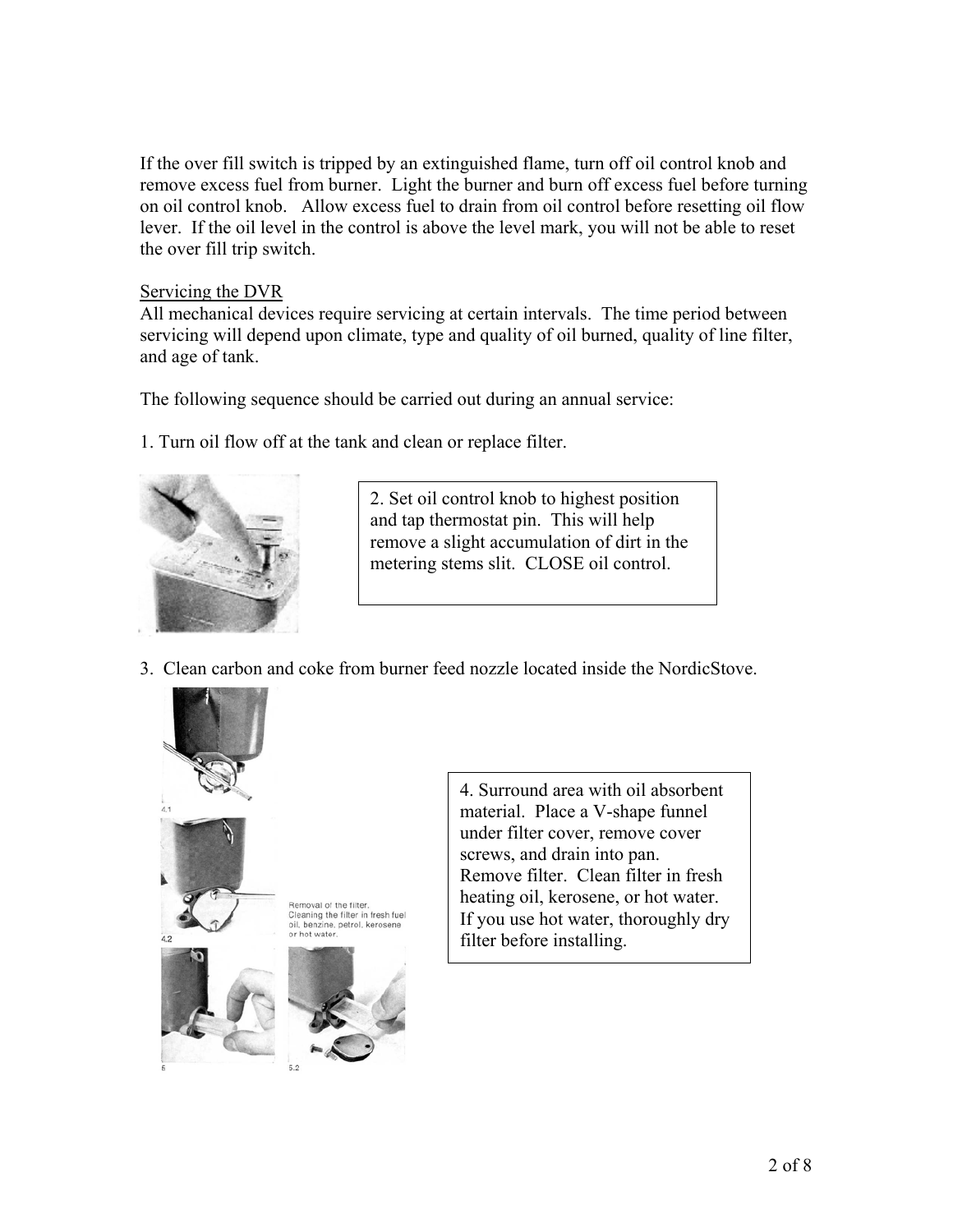

5. Remove drain screw and drain oil from inside oil control. If there is water and/or large accumulation of dirt, remove lid assembly and flush with clean oil (See Cleaning Metering Stem).

6. Replace filter, cover and drain screw. Test fire Nordic for proper operation.

## Cleaning Metering Stem and Feed Valve

- 1. Turn off tank valve.
- 2. Burn off fuel in oil control by adjusting oil control to high; or drain oil from control by removing drain screw.
- 3. Remove the two PAN head screws from lid assembly. Lift lid from oil control knob end. Observe position of arm attached to lid. It rests on the metering stem.









5. Remove attachment screws. Lift out assembly. If necessary, clean feed valve tip and seat.

4. Remove metering stem and clean slit. Cleaning should be done with a soft, non-metallic instrument. The slit must not be enlarged.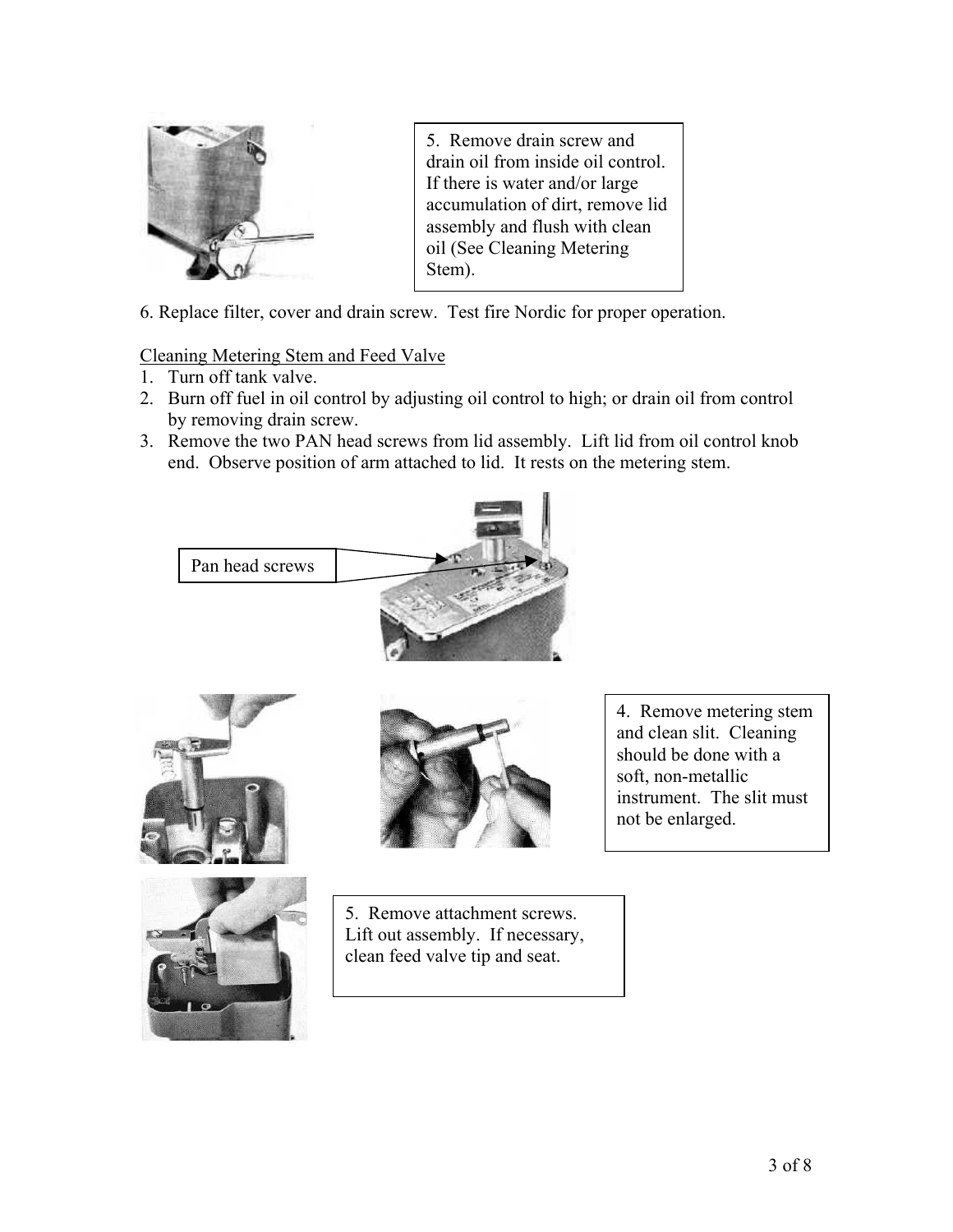### Adjusting Oil Control for Oil Type and Chimney Height

There are **two methods** that you can use to adjust and tune your NordicStove for efficient and safe operation with various fuel oils and for the draft conditions of your particular chimney system. These adjustments may be necessary because different fuels have **different viscosity** and will flow through the oil controller at different rates. In addition, each chimney system will create **different draft conditions** that can effect the way your NordicStove burns. The adjusting screws for the fuel flow are located on top of the oil controller. The Low adjustment screw is near the "0" position of the flow control knob scale and the High adjustment screw is near the last (sixth) mark on the scale. The smaller High Limit Screw is in between. (See diagram below.)

- 1) **Visual method.** Perform this adjustment the FIRST time the stove is operated.
	- a) **First,** you should determine **whether the stove needs to be adjusted**. Be sure the stove is as level as possible. This is more critical when burning on the LOW setting.
		- i) Ignite the stove and allow it to warm up slowly. Gradually turn the control knob counterclockwise until it is in the HIGH position.
		- ii) Protect your eyes and face and look through the peephole on the top plate of the heater. Determine whether the flame is quite high in the stove or whether the stove appears to be getting quite hot, especially near the exhaust outlet.
		- iii) Check the chimney outside and look for excessive smoke in the exhaust. (Dark exhaust, not light or white water vapor.) If it is smoky, the setting is incorrect. If not, you may leave it as is or try to increase it for more heat output.
		- iv) Next, turn the control knob to the LOW position. Look through the view hole or window to see if the flame is burning steadily in the center of the burner or whether it is only burning on one side and only near the fuel nozzle. If it does not remain stable, the fuel flow rate must be increased.
		- v) **Typically, if you use a fuel that is a "heavier or thicker" grade of fuel oil than #1 fuel oil or kerosene, the settings will require adjustment.**
	- b) **Mark** the original position of the **Low** and **High** adjustment screws.
	- c) **Mark** the original position of the **high limit screw**. (See below.) Turn the high limit



screw about one full turn counterclockwise.

d) **Adjust the HIGH setting first**. Turn the high adjustment screw about 1/8 turn clockwise (toward the "–" sign) to decrease fuel flow if the unit seems to be burning too hot or too rich or turn it counterclockwise to increase the fuel flow. Observe the exhaust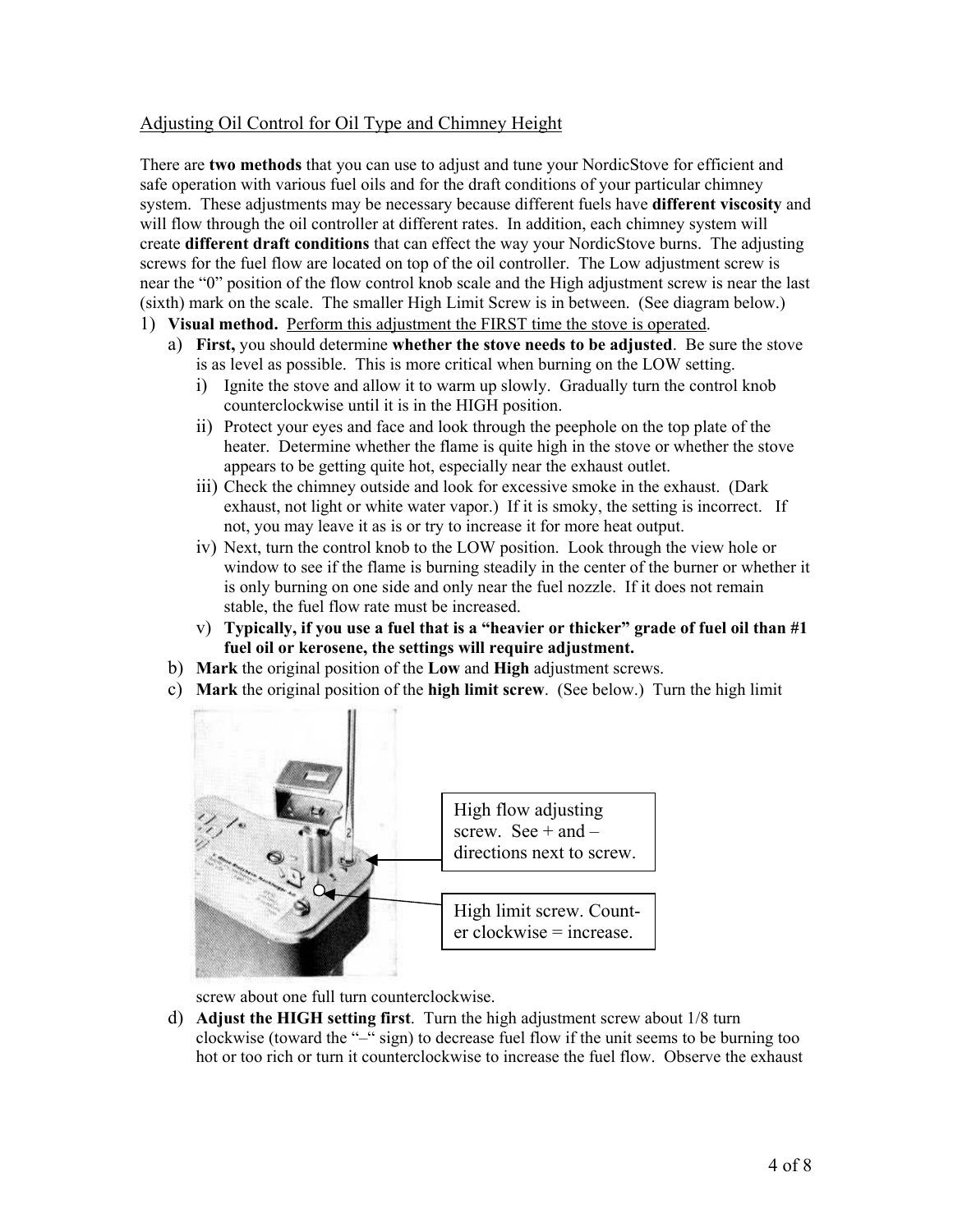- e) gases from your chimney outside. The exhaust gases should be clear or (if it is cold outside) like thin white smoke (water vapor).
- f) Continue to **decrease or increase the fuel flow** until the top of the flame is slightly lower than the exhaust deflector plate (plate inside the stove near the exhaust pipe connection). **The flame should not touch the top plate, the exhaust should be clean, and no outer part of stove should glow red. (Just in burner.)**
- g) After the High burn adjustment is satisfactory, gradually reduce the heat output by turning the control knob **clockwise to the Low** (first) mark on the scale.



- h) **Observe the flame.** Be sure that the flame burns around the entire burner near the bottom and does not just burn on one side. (Be sure the stove is level.) It is very important that the flame be stable and does not go out and then flare back up again. It is better to have a little too much flow at the low setting than not enough. Adjust the Low flow screw until you can see a steady flame.
- i) **Re-set the High Limit Screw** by returning the control knob to the High setting. Then, turn the High Limit Screw clockwise until it starts to change the flame or starts to move the flow control rod. (The rectangular flange that sticks out of the controller near the High Limit Screw.) This screw sets the maximum amount of fuel that will flow.
- 2) **Fuel Measurement Method.** This procedure should be performed by a technician in a suitable facility.
	- a) **Mark** the current position of the Low, High, and High Limit adjustment screws.
	- b) Find a **measuring container** that is calibrated in cubic centimeters (cc) or milliliters (ml).
	- c) Be sure the flow control knob is off but there is fuel in the controller.
	- d) **Remove the copper tube** that connects under the controller and to the burner.
	- e) Place your measuring container (or something to catch the fuel) under the controller.
	- f) Open the valve to the **HIGH position** for at least one minute. (Two to five is better.) Then divide by the appropriate number to determine the flow rate PER MINUTE.
	- g) **Loosen the high limit screw**. (See above.)
	- h) **Adjust the HIGH** screw until you are at the flow rate for your model.

| Basic, Deluxe or Rustic 400 | 25 cc/minute     |
|-----------------------------|------------------|
| Basic, Deluxe or Rustic 250 | $16.8$ cc/minute |
| Basic or Deluxe 110/130     | 9.5 cc/minute    |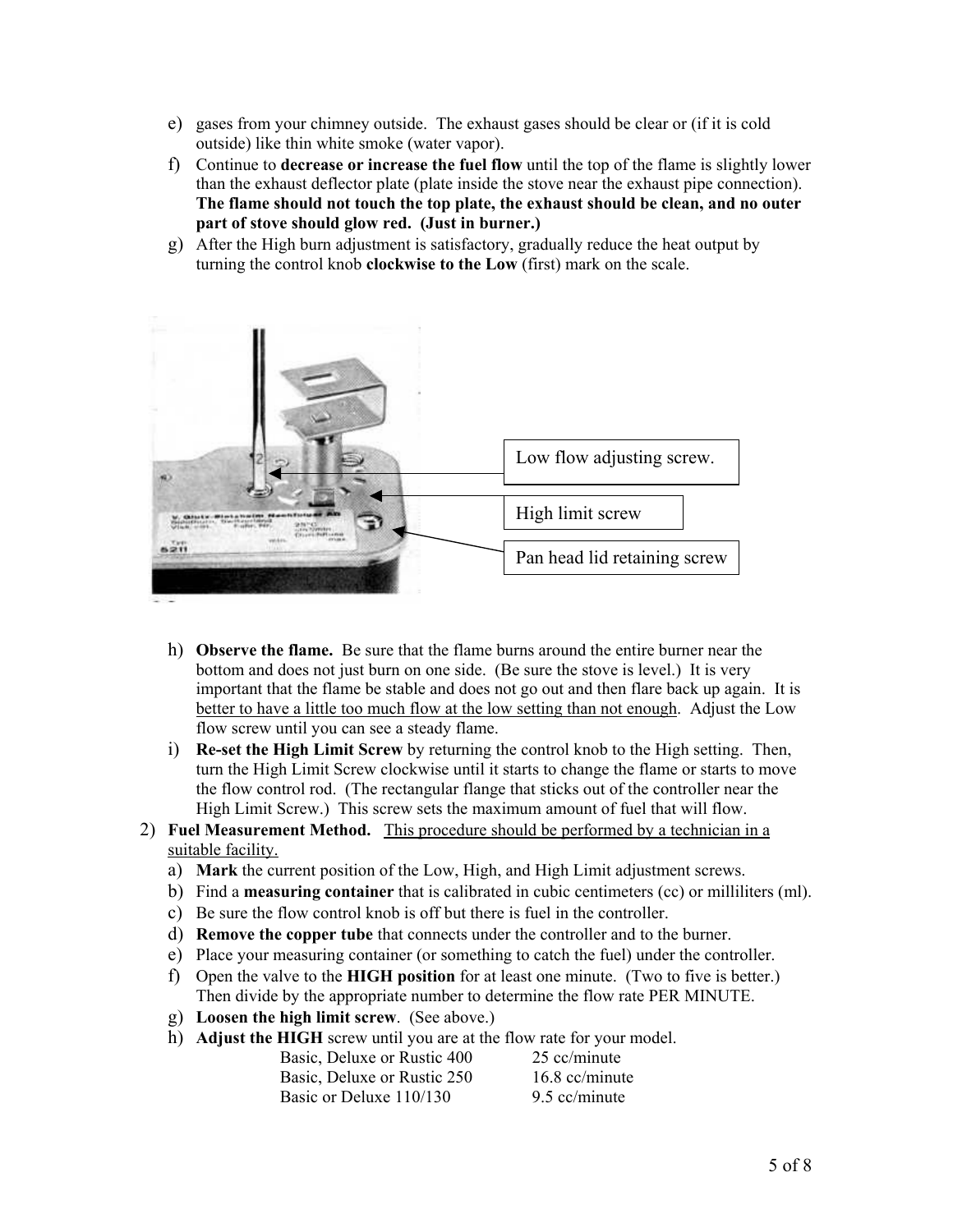| Basic or Deluxe 68 |  | 7.1 cc/minute |
|--------------------|--|---------------|
|                    |  |               |

- i) **Adjust the LOW** screw until you are at the flow rate for your model Basic, Deluxe or Rustic 400 7.8 cc/minute Basic, Deluxe or Rustic 250 5.07 cc/minute Basic or Deluxe 110/130 3.4 cc/minute Basic or Deluxe 68 2.2 cc/minute
	-
- j) When you ignite, the stove for the first time **check the exhaust** coming from the chimney to be sure you do not see smoke. Be sure the stove is level. Also check the flame when the unit is burning on LOW to be sure the flame is steady. Check the unit at HIGH to be sure it is not too hot. The unit may require minor adjustments after these measurements have been set. (See Visual Method above.)

Thermostat

An optional Thermostat can be attached to the Nordic Toby Oil Control. The Thermostat device consists of a bulb filled with fluid, a coiled connecting tube, an adjustment knob, and an Actuation Lever. The connecting tube may be gently uncoiled to allow the bulb to be mounted on the wall near the stove. As the fluid contracts or expands, the Actuation Lever travels up or down. When the Thermostat is installed on the Oil Control, the end of the Actuation Lever sets over Thermostat Fuel Metering Pin.

Installing the Thermostat **(**Caution, hot stoves can cause injury.)

- 1. Light stove and burn for 20 minutes at medium. This will heat the flue and stabilize operating characteristics.
- 2. Adjust the Oil Control to a position that will maintain the desired comfort level.
- 3. Depress Thermostat Fuel Metering Pin located adjacent to the second and third notch. Hold down until low burn level is achieved (approximately 5 to 9 minutes). Observe flame. If flame goes out or burns to low, turn nut below Fuel Metering Pin counter clockwise. This will increase low burn when pin is depressed. Adjust the nut until low burn is satisfactory when pin is depressed for 5 to 9 minutes.
- 4. Turn Thermostat control knob counter clockwise. This will increase height of Actuation Lever.
- 5. Attach Thermostat to the top of the Oil Control with tip of Actuation Lever over the Thermostat Fuel Metering Pin.
- 6. Uncurl line and place copper bulb on wall behind stove. The exact location above floor and distance from stove will vary according to installation and may require

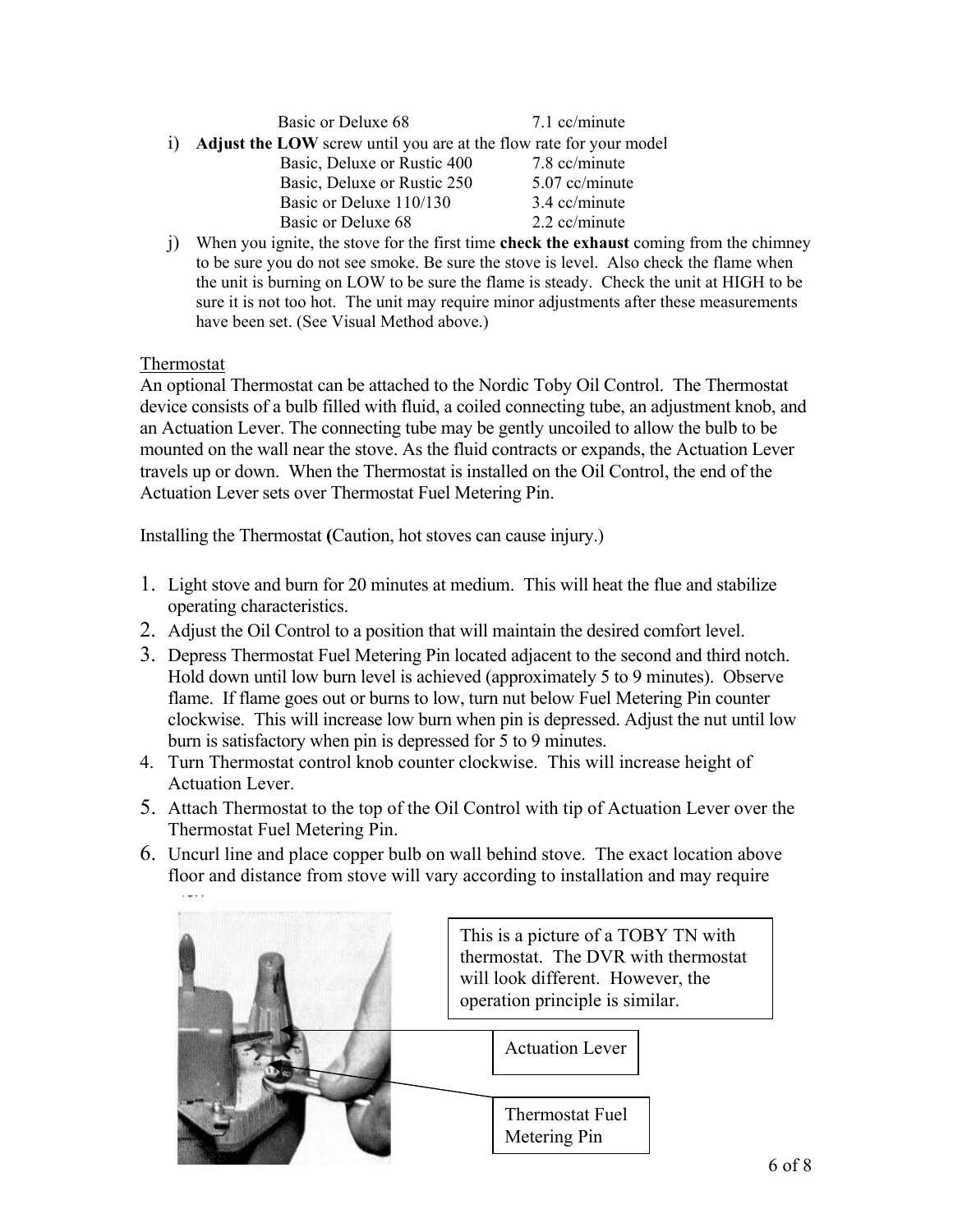experimentation to find the right placement. Allow Thermostat to stabilize. This may take up to an hour.

- 7. Adjust Thermostat so Actuation Lever gently touches the top of the Fuel Metering Pin.
- 8. Increase Oil Control setting by one notch. As the room cools, the Actuation Lever will rise increasing fuel flow. As the room warms, the Actuation Lever will lower decreasing fuel flow.

If the Oil Control is increased or decreased, the thermostat must be adjusted.



.

The Nordic oil control is equipped with an overheat safety device (fusible link). If the oil control housing reaches approximately 210 F, the overheat safety device will close the feed valve. Should this failure occur, the complete oil control must be replaced.

| Problem                    | Cause                              | Solution                                                       |
|----------------------------|------------------------------------|----------------------------------------------------------------|
| No oil flows to the burner | <b>Note</b>                        | On the smaller models, it can take several minutes             |
| assembly.                  |                                    | for the oil to fill the burner oil line.                       |
|                            | Oil flow $&$ over fill trip switch | Lift lever. It is normal for the lever to drop down            |
|                            | lever is not set.                  | after the switch is set.                                       |
|                            | Tank valve off.                    | Check valve.                                                   |
|                            | Filter is dirty.                   | Replace.                                                       |
|                            | Stove is not level.                | Level stove.                                                   |
|                            | Oil Control Knob is off.           | Turn on.                                                       |
|                            | Burner nozzle is clogged.          | Clean nozzle with coking device.                               |
|                            | Metering stem is stuck.            | Tap thermostat pin or flat bar with oil control knob           |
|                            |                                    | at highest setting. $"0" = off.$                               |
| Stove does not produce     | Oil control may need adjusting     | See Adjusting Oil Control page 4.                              |
| expected heat on high.     | for your oil type.                 |                                                                |
|                            | Stove is under sized for area.     |                                                                |
|                            | Burner nozzle is clogged.          | Clean nozzle with coking device.                               |
|                            | Metering stem is stuck.            | Tap thermostat pin or flat bar with oil control knob           |
|                            |                                    | at highest setting. $"0" = off.$                               |
|                            | Metering stem is dirty.            | See Cleaning Metering Stem page 3.                             |
| Stove burns sooty or       | Oil control may need adjusting     | See Adjusting Oil Control page 4.                              |
| rumbles on high.           | for your oil type.                 |                                                                |
|                            | Chimney draft is not adequate.     | Check combustion air port for restriction.<br>Chimney is cold. |